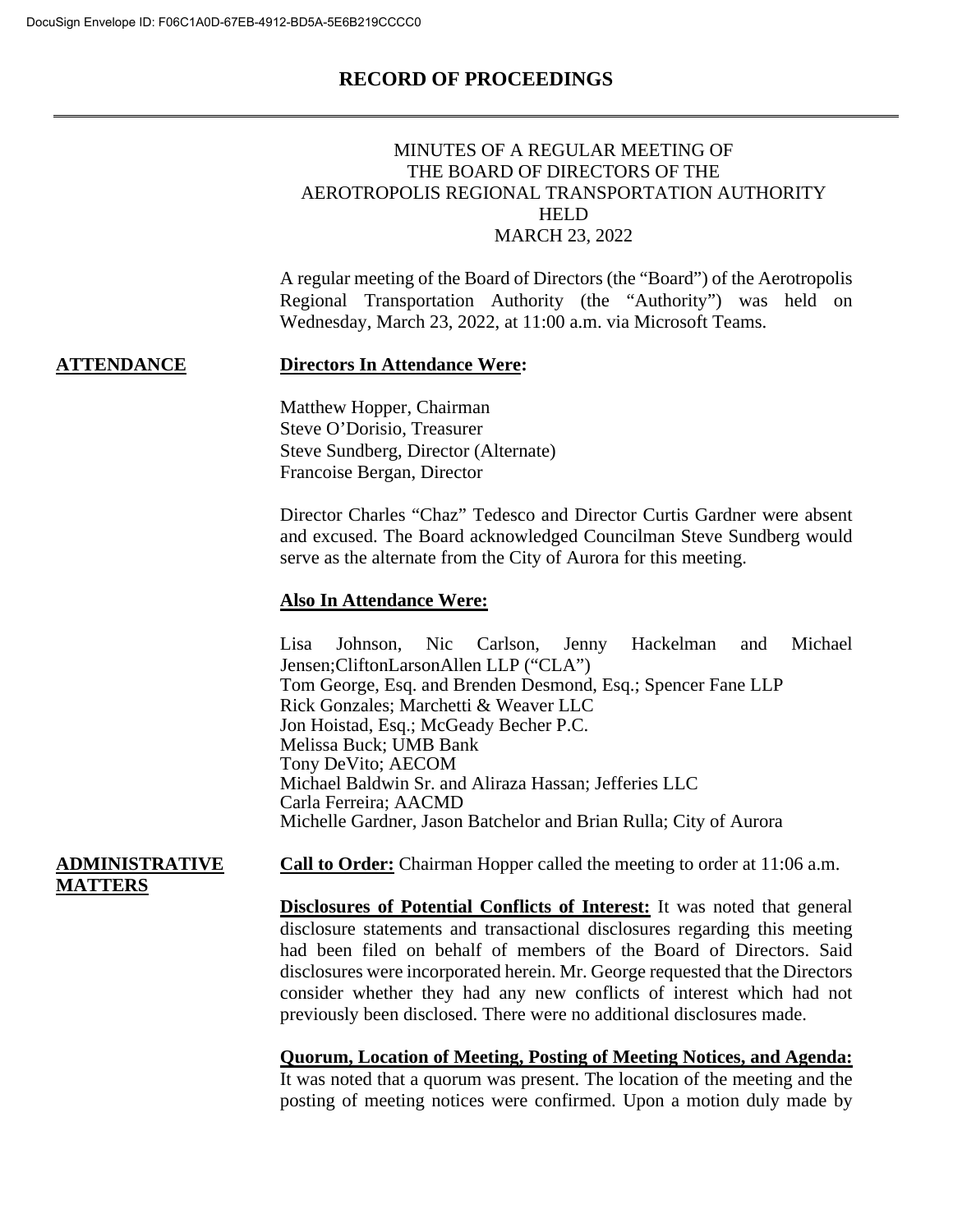Director Bergan, seconded by Treasurer O'Dorisio and, upon vote, unanimously carried, the Board approved the agenda, as presented.

**Public Comment:** There were no public comments.

## **CONSENT AGENDA Minutes of February 23, 2022 Special Board Meeting: Other:**

Chairman Hopper reviewed the Consent Agenda with the Board. Following review, upon a motion duly made by Treasurer O'Dorisio, seconded by Secretary Sundberg and, upon vote, unanimously carried, the Board approved the Consent Agenda, as presented.

**ENGINEERING / CONSTRUCTION MATTERS** 

**Planning, Design and Construction of Authority's Regional Transportation System and Related Matters:** Mr. DeVito provided a verbal update on the status of the projects to date, noting that the utility and roadway infrastructure is complete from Main St. to Denali Blvd. and open to public traffic.

ARTA Project Status:

- E470 Interchange: Final design plans have gone through first of two reviews with the City and E 470 Authority and subsequent comment review meetings have been held. To note this interchange design may be incorporated into the construction of the next E470 widening project via Kiewit Construction who is the Authority's General Contractor. Initial meetings with Kiewit Construction have occurred and pending outcome of GMP cost negotiations, a decision on construction delivery will be determined.
- I-70 & Aerotropolis Parkway (formerly Harvest Rd) Interchange: Roadway and bridge designs continue to progress and Interchange plans are at 95% and have gone through a CDOT Final Office Review, (FOR). Aesthetic approach to the interchange is being finalized and incorporated into the design set.
- Aerotropolis Parkway (Harvest Rd) I-70 to 26th: Roadway design from I-70 Interchange to 26th are under way in full design. Railroad structure crossing design is complete and final railroad approval and utility relocations will be critical path for this phase.
- Aerotropolis Parkway (Powhaton Rd) Design (26th-48th): Conceptual design completed with emphasis to look at intersection options that best connects 26th, TAH, Harvest and Powhaton. Anticipated final design completion is Spring 2023.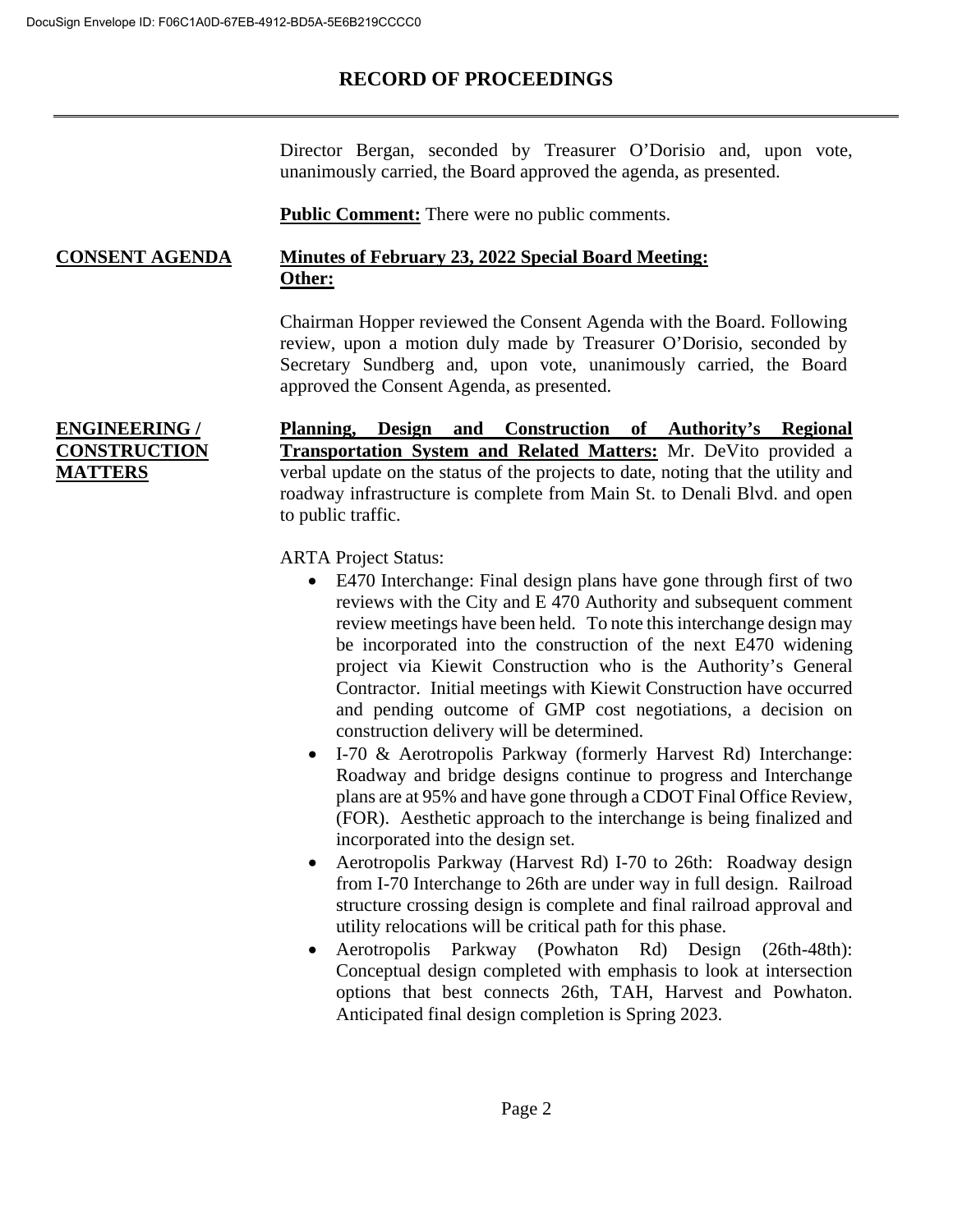- 26th Avenue Main St to Harvest: Conceptual design has completed with an established plan and profile grade from E470 to Aerotropolis Pkwy. final design has commenced with an anticipated 12-month duration. Anticipated final design completion is Spring 2023.
- 48th Ave (E470 to Aerotropolis Parkway): Conceptual and final design of this project has just been contracted and is expected to take 15 months for completion.
- 38th Avenue: The project has been split into three phases (1. Piccadilly-Tibet; 2. Tibet-E470; 3. Odessa-Piccadilly) to expedite plan approval and facilitate potential construction (by others) of the portion between Piccadilly and Tibet. Phase two Infrastructure plans have been submitted to City of Aurora for review and design team is responding to comments received. Phases three preliminary design plans are 90% complete Paving of Phase 1 was started by Majestic's Metro District and now is completed.

**Aurora Highlands Development Update:** Ms. Ferreira presented the public art plan that she is currently working on. She then presented a video demonstrating current construction of homes. She also provided an update on lot inventory in The Aurora Highlands.

**City of Aurora Development Review Update:** Mr. Batchelor updated the Board, noting the City of Aurora has been working the approval of the new hospital and the housing. The City of Aurora continues to meet with the District and Developer consultant team bi-monthly for coordination meetings.

Chairman Hopper asked about the status of the Picadilly Interchange process. Mr. Batchelor reported that the City is working through the Colorado Department of Transportation process for this interchange project at this time.

## **Other:** None.

**March Claims totaling \$19,776.66:** Mr. Gonzales presented the March claims to the Board. Following discussion, upon a motion duly made by Director Bergan, seconded by Chairman Hopper and, upon vote, unanimously carried, the Board approved the March claims totaling \$19,776.66, as presented.

> **February 28, 2022 Financial Statements:** Mr. Gonzales presented the February 28, 2022 Financial Statements to the Board. Upon a motion duly

## **FINANCIAL MATTERS**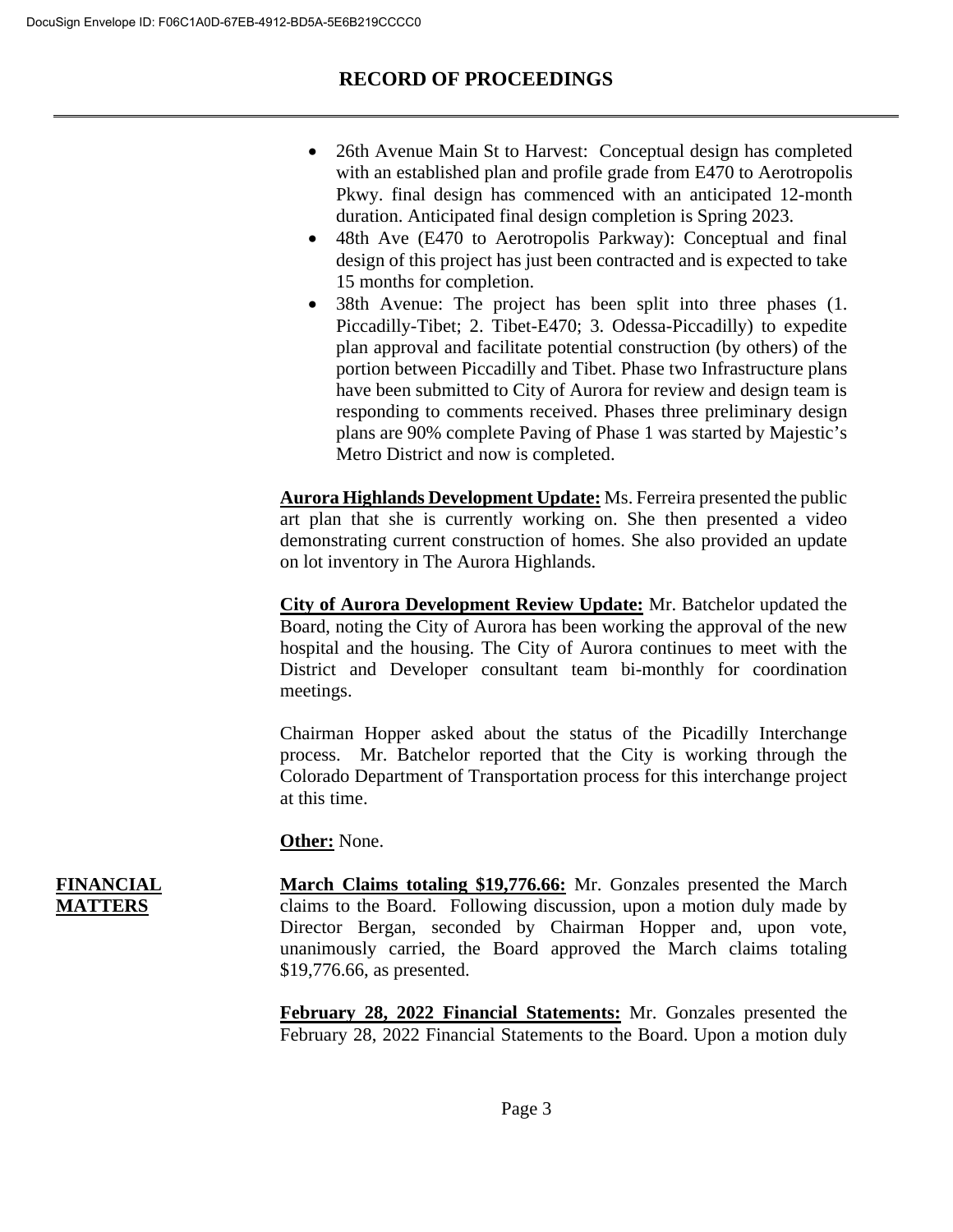made by Chairman Hopper, seconded by Treasurer O'Dorisio and, upon vote, unanimously carried, the Board accepted the February 28, 2022 Financial Statements, as presented.

**Project Costs Associated with the Authority's Regional Transportation System:** The Board reviewed the Engineer's Report and Verification of Costs Associated with Public Improvements prepared by Schedio Group LLC. Following discussion, upon a motion duly made by Treasurer O'Dorisio, seconded by Secretary Sundberg and, upon vote, unanimously carried, the Board accepted the Engineer's Report and Verification of Costs Associated with Public Improvements.

**AACMD Draw Request(s):** Mr. Gonzales reviewed the Draw Request with the Board. Following review, upon a motion duly made by Chairman Hopper, seconded by Director Bergan and, upon vote, unanimously carried, the Board approved the AACMD Draw Request No. 015 in the amount of \$435,961.21.

**ARTA Draw Request(s):** Mr. Gonzales reviewed the Draw with the Board. Following review, upon a motion duly made by Chairman Hopper, seconded by Treasurer O'Dorisio and, upon vote, unanimously carried, the Board approved the ARTA Draw Request No. 014 in the amount of \$11,009.21.

**Other:** None.

**MANAGER MATTERS Authority Manager Report:** Ms. Johnson reviewed her report with the Board and recommended the Authority convert its website to the WIX platform and stated that CLA could complete the transfer for a flat fee of \$500. CLA is using a Wix platform and the hosting fees are considerably less than the District is currently paying. Following discussion, upon a motion duly made by Treasurer O'Dorisio, seconded by Director Bergan and, upon vote, unanimously carried, the Board directed CLA to transition the website from WordPress to Wix for a flat fee of \$500.

## **Matters Presented by Authority Manager:** None.

## **LEGAL MATTERS** Authority Legal Counsel Report: There were no items to report.

**Contracts, Intergovernmental Agreements and Other Legal Arrangements Related to the Planning, Design and Construction of the Authority's Regional Transportation System and Related Matters:** There was nothing additional to address.